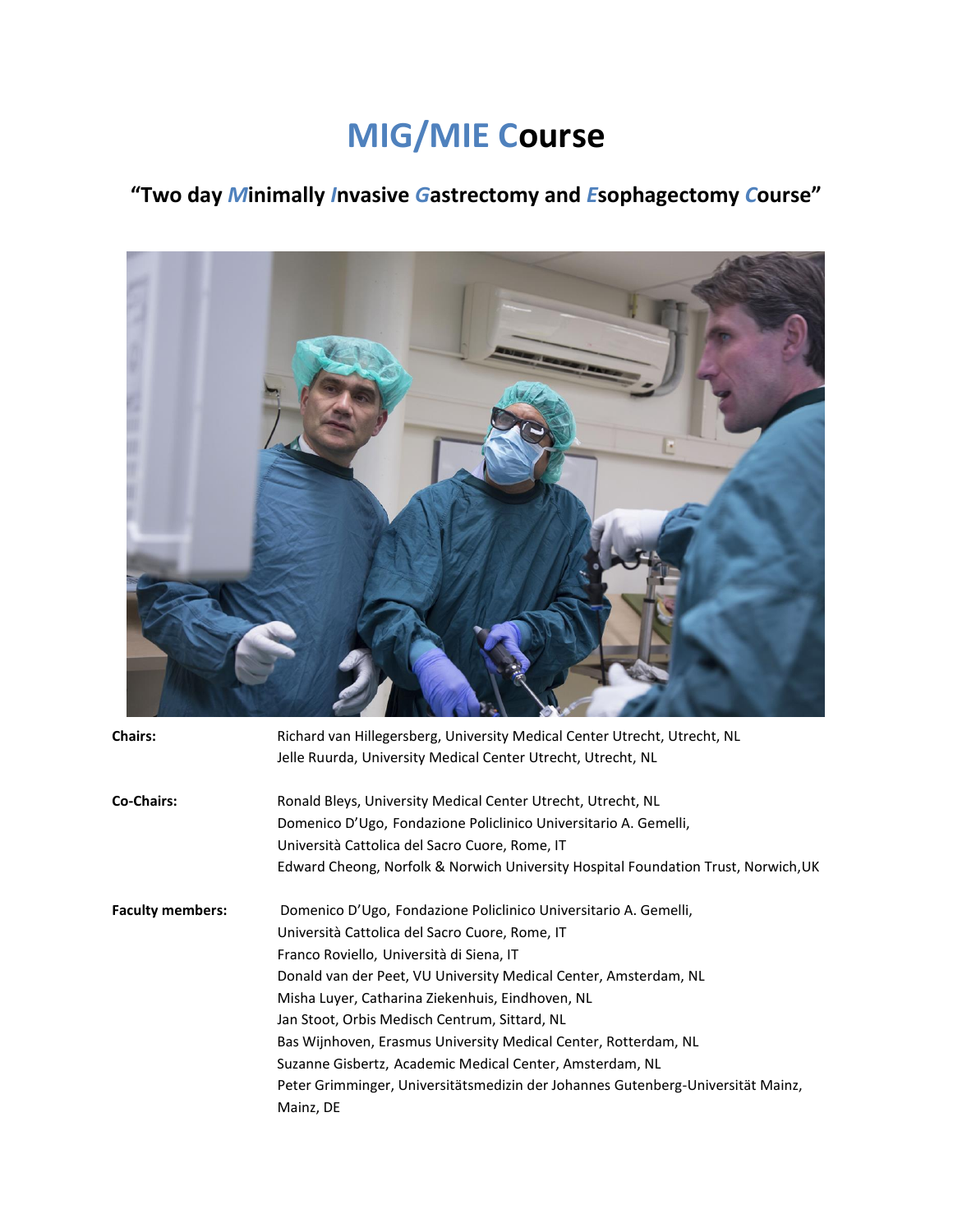## **Program Day 1 (Thursday March 15th 2018): Minimally Invasive Gastrectomy (MIG)**

#### **Morning Program: Presentations on gastric cancer treatment**

Location: Auditorium (Q.01.226)

| $08.15 - 09:00$                                                                                                                               | Registration and coffee                                                                               |  |
|-----------------------------------------------------------------------------------------------------------------------------------------------|-------------------------------------------------------------------------------------------------------|--|
| $09:00 - 09:05$                                                                                                                               | Opening<br>Richard van Hillegersberg, MD PhD                                                          |  |
| $09:05 - 09:25$                                                                                                                               | Introduction to the surgical anatomy of the esophagus<br>Ronald Bleys, MD PhD                         |  |
| $09:25 - 09:45$                                                                                                                               | MIG versus open gastrectomy: less is more?<br>Domenico D'Ugo, MD PhD                                  |  |
| $09:45 - 10:05$                                                                                                                               | Minimally invasive D3 lymphadenectomy during gastrectomy: the more the better?<br>Franco Roviello, IT |  |
| $10:05 - 10:15$                                                                                                                               | General discussion                                                                                    |  |
| $10:15 - 10:30$                                                                                                                               | Coffee                                                                                                |  |
| $10:30 - 10:50$                                                                                                                               | Anastomotic techniques for MIG<br>Misha Luyer, MD PhD                                                 |  |
| $10:50 - 11:20$                                                                                                                               | MIG: tips, tricks and pitfalls<br>Richard van Hillegersberg, MD PhD + Jelle Ruurda, MD PhD            |  |
| $11:20 - 11:40$                                                                                                                               | How to implement MIG in your centre<br>Bas Wijnhoven, MD PhD                                          |  |
| $11:40 - 12:00$                                                                                                                               | MIG: step by step<br>Jan Stoot, MD PhD                                                                |  |
| $12:00 - 12:15$                                                                                                                               | General discussion                                                                                    |  |
| <b>Lunch Break</b>                                                                                                                            |                                                                                                       |  |
| $12:15 - 12:45$                                                                                                                               | Lunch                                                                                                 |  |
| $12:45 - 12:50$                                                                                                                               | Introduction to hands on practical training session<br>Feike Kingma, MD                               |  |
| $12:50 - 13:00$                                                                                                                               | Transfer to the department of Anatomy                                                                 |  |
| Afternoon Program: Hands on practical training<br>Department of Anatomy<br>Location:<br>Instructors: Wijnhoven, d'Ugo, Roviello, Stoot, Luyer |                                                                                                       |  |
| $13:00 - 14:30$                                                                                                                               | Laparoscopic gastrectomy: dissection                                                                  |  |
| $14:30 - 15:00$                                                                                                                               | Coffee break                                                                                          |  |
| $15.00 - 16.30$                                                                                                                               | Laparoscopic gastrectomy: reconstruction                                                              |  |
| <b>Evening Program: Diner</b>                                                                                                                 |                                                                                                       |  |
| Location : Restaurant de Watertoren, Heuveloord 25A, 3523 CK Utrecht                                                                          |                                                                                                       |  |
| $18:30 - 19:30$                                                                                                                               | City Tour by Ronald Bleys                                                                             |  |

19:30 – onward Diner in restaurant de Watertoren